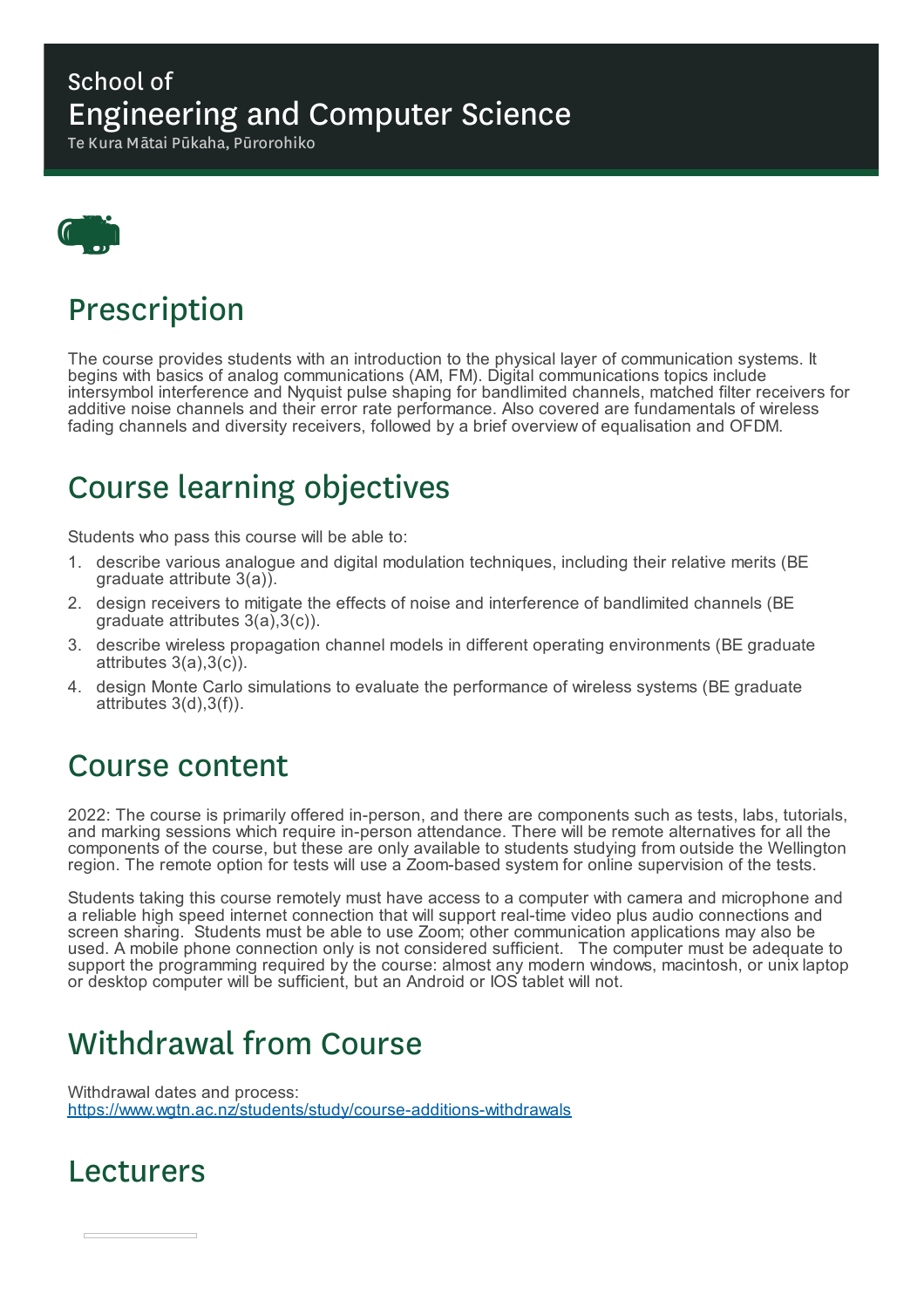### Dr Pawel Dmochowski (Coordinator)

pawel.dmochowski@vuw.ac.nz 04 463 5948

AM 419 Alan Macdiarmid Building, Gate 7, Kelburn Parade, Kelburn

# Teaching Format

This course will be taught using face-to-face lectures and tutorials. The latter will be primarily used to work through example problems. The labs/projects will feature programming exercises using Matlab.

# Student feedback

Student feedback on University courses may be found at: www.cad.vuw.ac.nz/feedback/feedback\_display.php

# Dates (trimester, teaching & break dates)

- Teaching: 28 February 2022 03 June 2022  $\blacksquare$
- Break: 11 April 2022 24 April 2022
- Study period: 06 June 2022 09 June 2022  $\blacksquare$
- Exam period: 10 June 2022 25 June 2022

### Class Times and Room Numbers

#### **28 February 2022 - 10 April 2022**

- **Monday** 16:10 17:00 201, Easterfield, Kelburn
- **Wednesday** 16:10 17:00 201, Easterfield, Kelburn  $\blacksquare$
- **Friday** 16:10 17:00 201, Easterfield, Kelburn

**25 April 2022 - 05 June 2022**

- **Monday** 16:10 17:00 201, Easterfield, Kelburn
- **Wednesday** 16:10 17:00 201, Easterfield, Kelburn
- **Friday** 16:10 17:00 201, Easterfield, Kelburn

### Set Texts and Recommended Readings

### Required

There are no required texts for this offering.

#### Recommended

There are a large number of textbooks covering the principles of communications systems. Examples include

- Proakis and Salehi, *Fundamentals of Communication Systems*, 2ed, 2014, Pearson (International  $\blacksquare$ Edition or otherwise)
- Haykin and Moher, *Introduction to analogue and digital communications*, 2ed, 2007, Wiley
- Ziemer and Tranter, *Principles of Communications - Systems Modulation and Noise*, 6ed, 2009, **Wiley**
- Couch, *Digital and Analog Communication Systems*, 7ed, 2006, Prentice Hall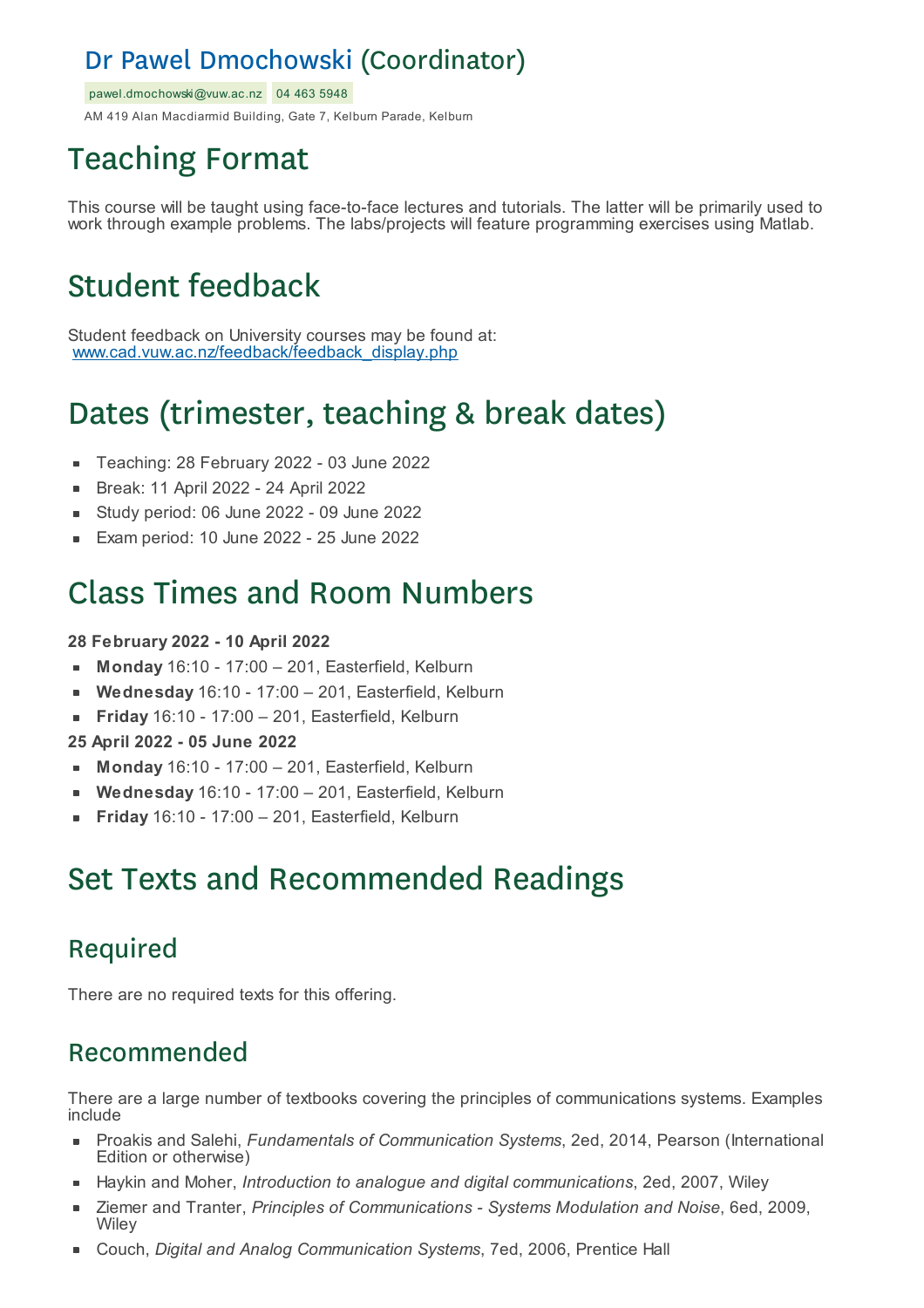- É Rappaport, *Wireless Communications, Principles & Practice*, 1ed, 1996, Prentice Hall
- Lathi and Ding, *Modern Digital and Analog Communication Systems*, 4ed, 2010, Oxford  $\blacksquare$

## Mandatory Course Requirements

There are no mandatory course requirements for this course.

*If you believe that exceptional circumstances may prevent you from meeting the mandatory course requirements, contact the Course Coordinator for advice as soon as possible.*

### Assessment

| Assessment Item              | Due Date or Test Date | CLO(s)       | Percentage |
|------------------------------|-----------------------|--------------|------------|
| 1 Lab (approx. 10 hours)     | Week 7                | CLO: 2,4     | 10%        |
| 1 Project (approx. 20 hours) | Week 11               | CLO: 3,4     | <b>20%</b> |
| Test (2 hrs)                 | Week 6                | CLO: 1,2,3   | 35%        |
| Test (2 hrs)                 | Week 12               | CLO: 1,2,3,4 | 35%        |

#### Penalties

Work submitted late will incur a 10% penalty per late day or part thereof. Students expecting to submit work late should use the extension system that is part of the submission system.

#### Extensions

Extension procedures for EEEN310 will use with the normal Faculty extension process. You need not contact the course lecturers directly for most assignment extensions, but simply follow the procedures within the submission system. If you require extensions beyond that handled automatically then you should contact staff.

#### Submission & Return

Submission of assignments and project reports will be through the ECS submission system.

### **Workload**

The student workload for the course is 150 hours.

## Teaching Plan

See: https://ecs.wgtn.ac.nz/Courses/EEEN310\_2022T1/LectureSchedule

## Communication of Additional Information